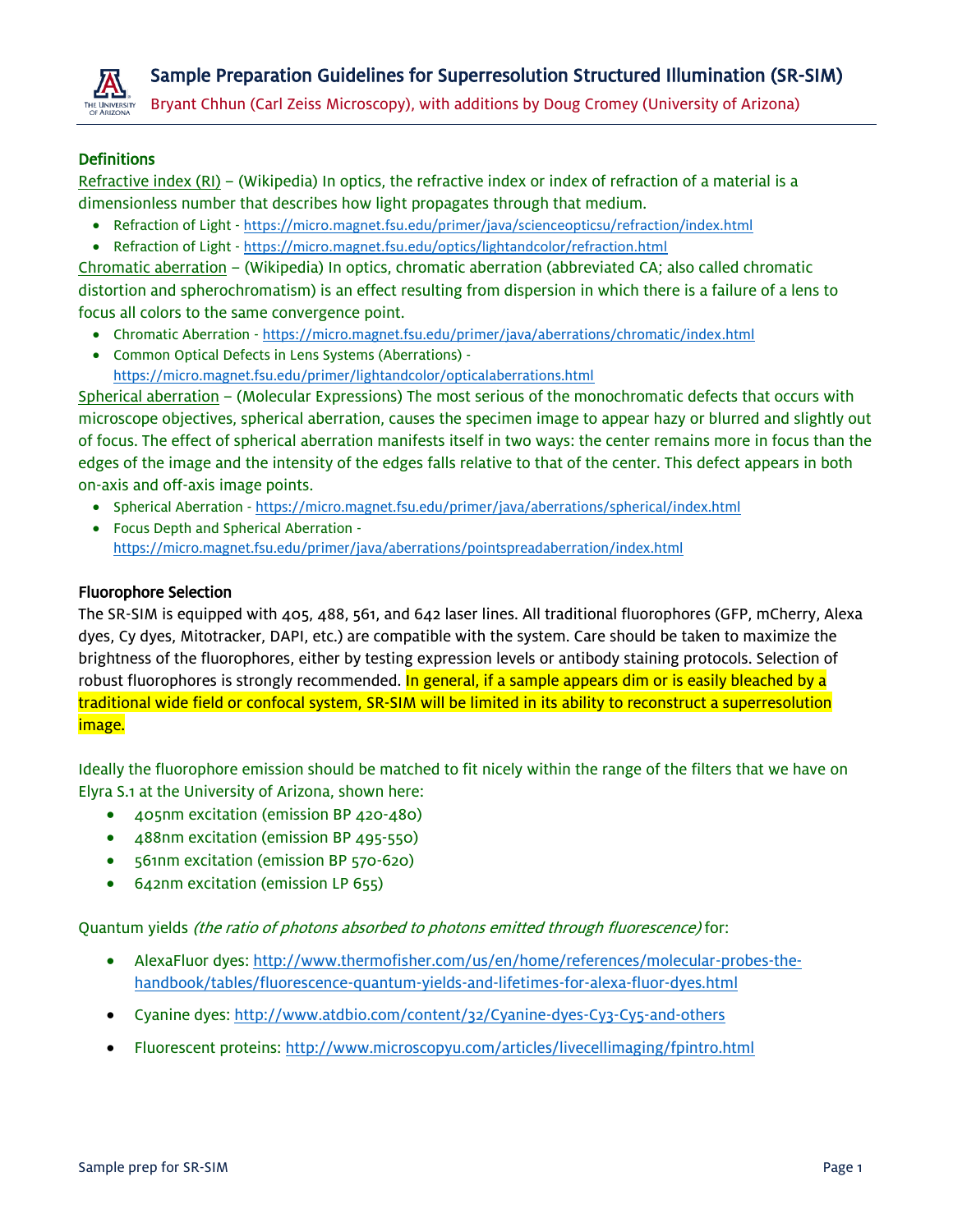## Sample Thickness

Thicker samples will provide more of a challenge for SR-SIM imaging. The instrument can be expected to work well with sample thicknesses of up to 5 to 10 microns. Deeper imaging is possible, depending on the refractive properties of the sample, the intensity of the fluorophores, and how heavily the sample scatters light. Please be aware that the deeper you attempt to image, the more difficult it will be to achieve a superresolution image.

## Use of Proper Coverslips

Most ZEISS oil or water lenses are designed to image through 170 micron thick coverslips. Most commercially available coverslips can range in thickness up to 12%. The upper end of this can cause a severe reduction in resolution. To avoid this, Carl Zeiss (and others) now produce high performance coverslips which vary in thickness by no more than 2.9%. Use of these coverslips is strongly recommended for preparing samples for either traditional fluorescence imaging or superresolution. Sources of #1.5H coverslips, culture dishes, and chambers: [http://microscopy.arizona.edu/sites/default/files/sites/default/files/upload/coverslips\\_for\\_microscopy.pdf](http://microscopy.arizona.edu/sites/default/files/sites/default/files/upload/coverslips_for_microscopy.pdf)

Use at most only two coverslips per microscope slide. Do not have the coverslips flush with the edge of the microscope slide. The microscope slide needs to fit into a piezo insert and will not fit if the coverslips are fixed near the edges.

The Elyra S.1 stage insert can hold a single 35mm culture dish. The dish must have a #1.5H coverslip bottom to correctly image using SIM. If the cells will still be in culture media, then the 63X water/glycerin objective lens is most likely the only option for imaging. Unless the sample is very flat, there will be spherical aberration issues with using an oil immersion objective lens.

The Elyra S.1 stage insert can hold a coverslip (#1.5H) bottomed chamber, similar to the Nunc™ Lab-Tek™ II Chambered Coverglass. Be careful to only order chambers with the correct coverslip thickness. The same issues regarding objective lens choice apply as with the 35mm dishes.

### Use of Proper Mounting Media

Mounting media should be used that has a refractive index  $(RI)$  as close as possible to the coverslip (1.52). The mounting medium and the immersion medium should be matched within 0.01–0.05\* ideally to three decimal places\*\* (\*B. Foster, 2003; \*\*J. Pawley, 1997, Archives of the Confocal Listserv).

We have successfully used the following products:

- Vectashield Mounting Medium from Vector Labs (Item Number H-1000), which has a refractive index of 1.44, works well for SR-SIM. This is a non-hardening media so you must be sure to completely seal the coverslip with something like nail polish. Antifade properties of Vectashield (additional info tab): <http://vectorlabs.com/vectashield-mounting-medium.html> and dye compatibility information at: <http://docs.vectorlabs.com/protocols/VS-FL%20table.pdf>
- Prolong Gold (P36930) from Thermo has a higher refractive index, 1.46, but this is after 160 hours of curing. It must be cured for at least 60 hours to reach a refractive index of 1.44. As it is a hardening media, you may also notice it can somewhat flatten samples. Thermo offers this information about the antifade properties of the Prolong Glass, Gold, and Diamond mounting media (compared to the hardening version of Vectashield) [https://www.thermofisher.com/us/en/home/life-science/cell-analysis/cellular](https://www.thermofisher.com/us/en/home/life-science/cell-analysis/cellular-imaging/fluorescence-microscopy-and-immunofluorescence-if/mounting-medium-antifades/prolong-gold-antifade.html)[imaging/fluorescence-microscopy-and-immunofluorescence-if/mounting-medium-antifades/prolong](https://www.thermofisher.com/us/en/home/life-science/cell-analysis/cellular-imaging/fluorescence-microscopy-and-immunofluorescence-if/mounting-medium-antifades/prolong-gold-antifade.html)[gold-antifade.html](https://www.thermofisher.com/us/en/home/life-science/cell-analysis/cellular-imaging/fluorescence-microscopy-and-immunofluorescence-if/mounting-medium-antifades/prolong-gold-antifade.html)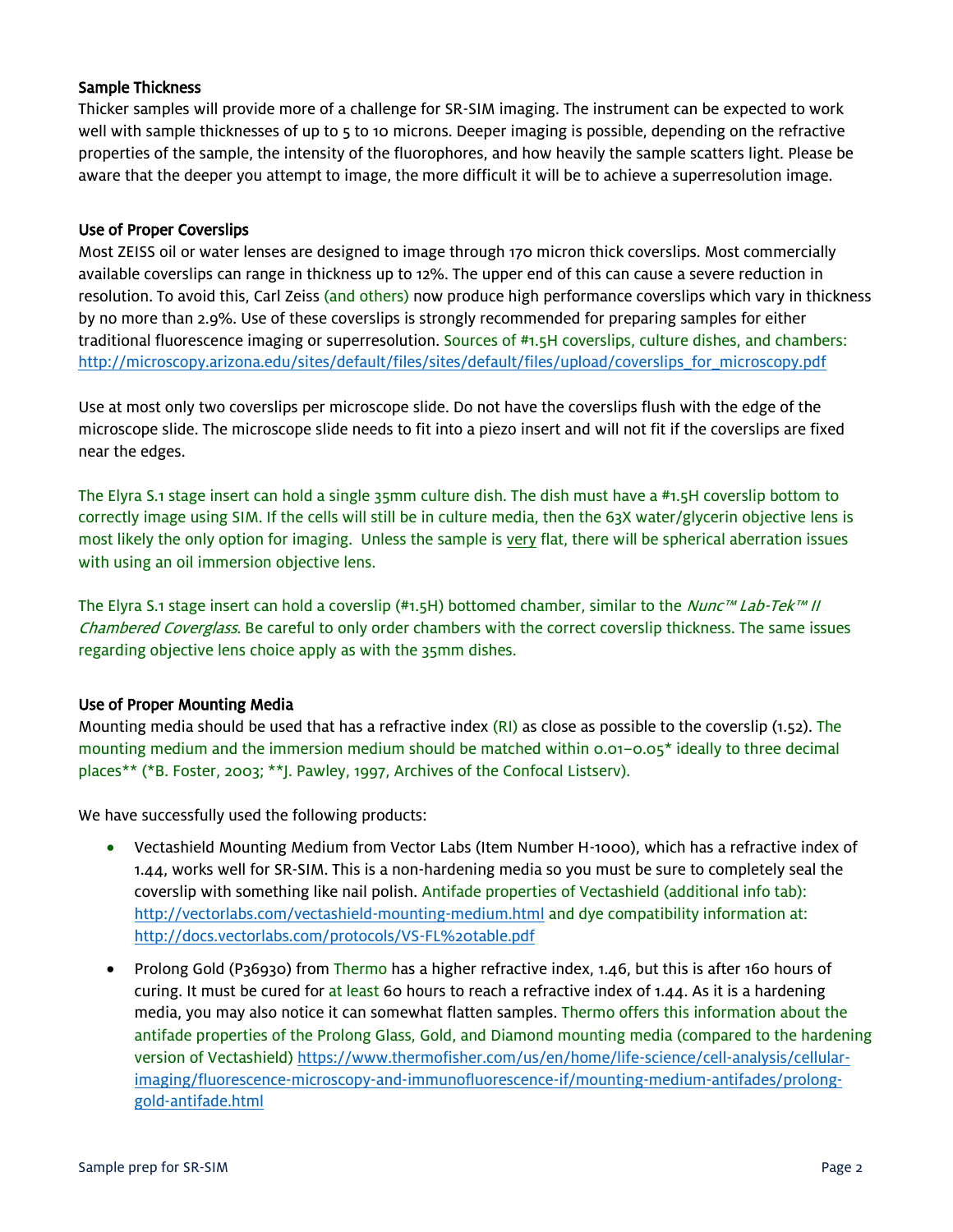Prolong Glass (Thermo P36982) is a fairly recent addition (2018). The mounting media has a refractive index of 1.52 after curing (approx. 48hrs). This refractive index is almost identical to that of glass. Based on data provided by Thermo, users should see some improvement in axial (z) resolution and a slight improvement in lateral (XY) resolution (since SR-SIM does not image very deep, the gains from the refractive index match are more moderate).

<https://www.thermofisher.com/order/catalog/product/P36984?SID=srch-srp-P36984>

 Fluoro-gel, with TES buffer (17985-31) from Electron Microscopy Sciences has a refractive index perfectly matched to glass at 1.52. This is also a hardening media and must be allowed to cure for the correct length of time. Although it has the highest refractive index, and makes it ideal for imaging, it will also harden even more so than the Prolong Gold. As such, it may cause flattening of samples. Data sheet: <https://www.emsdiasum.com/microscopy/technical/datasheet/17985-30.aspx>

In general, other mounting media can certainly be used, but take care of the refractive index. As the closer the refractive index is to glass, the more likely it is to flatten samples, it may be required to test which mounting media is best for the samples. Do not use mounting media with DAPI mixed in; this can cause general autofluorescence which will interfere with superresolution imaging.

# Common problems resulting from mounting media include:

- Mowiol because the user mixes this mounting media in their lab, the refractive index of this mounting media can be a problem. Insufficient mixing can mean that the mounting media is non-homogeneous, causing image distortions. The refractive index will be slightly different with each batch.
- Washes Not removing the wash media sufficiently prior to mounting. This can mix with the mounting media and cause changes in the refractive index or problems in hardening. Mounting samples that still have residual water can cause variability in the refractive index of the mounting media because of incomplete mixing.
- Sealing the coverslip Not properly sealing the coverslip if the mounting media is non-hardening. The mounting media can leak out and mix with the oil. Nail polish can be used to completely seal the coverslip. Nail polish must be completely dry before imaging slides on the Elyra. Wet nail polish can damage lenses. Please note there are anecdotal reports that sealing coverslips with nail polish can quench fluorescent proteins. Others have said that they do not experience this issue. Users should test their own samples.
- Curing time Not allowing a hardening mounting media to completely cure. Artifacts will occur from imaging into a sample with a lower refractive index. Refer to the manufacturer's instructions for how long a given mounting media must cure.
- Bubbles Trapping bubbles in the mounting media. Bubbles can refract light and cause artifacts.
- Bleaching Because SIM imaging requires high laser powers, samples need to have an anti-fade in the mounting media. To prevent artifacts, it is important to avoid more than approximately a 30% loss in intensity between the image rotation positions. Users can assess this by watching the maximum greyscale intensity on the camera over time.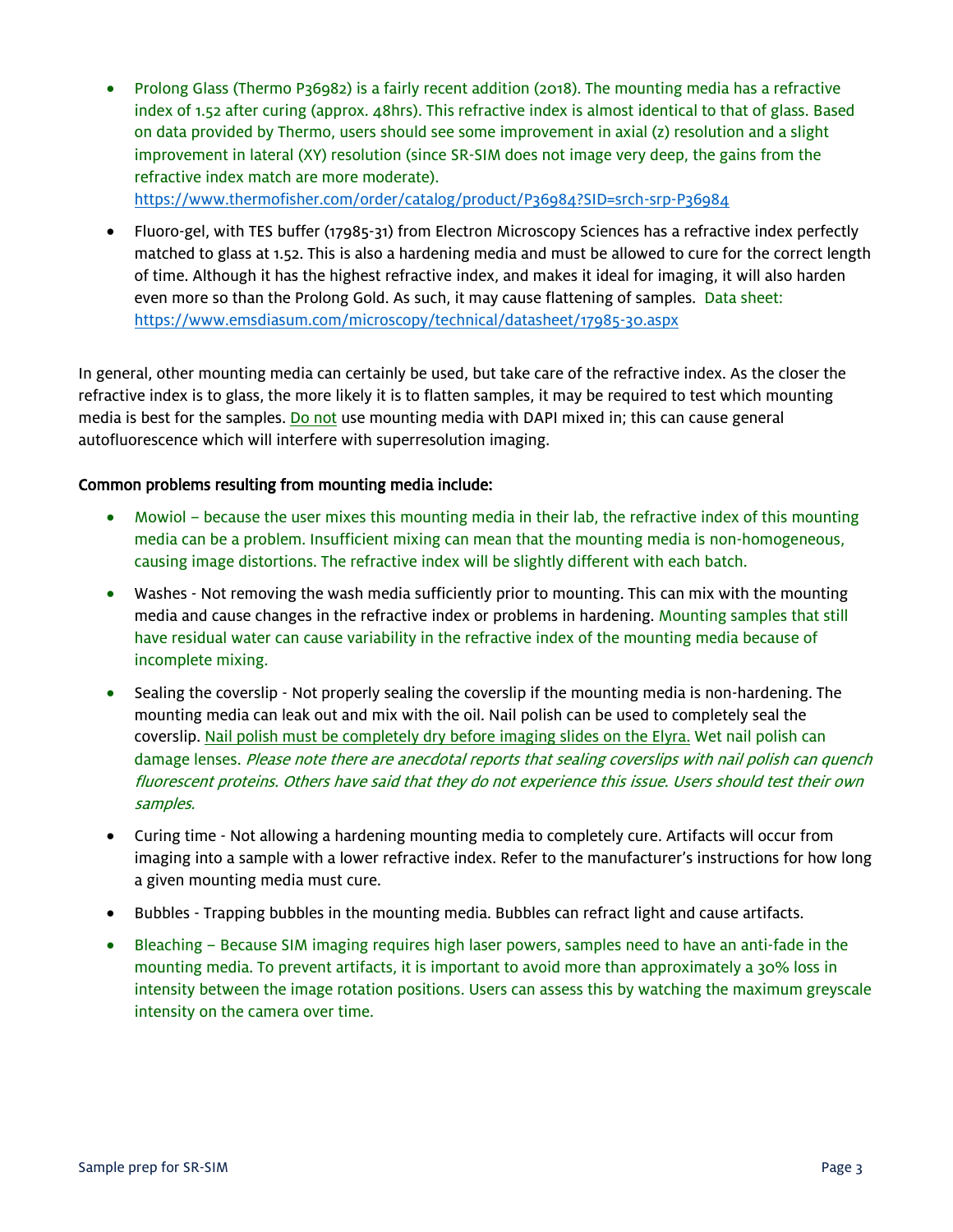### Other sample prep considerations:

- Cleanliness Excess mounting media, fingernail polish, oil from a different brand of microscope, or fingerprints on the coverslip will adversely affect the imaging. Please make sure the coverslip is scrupulously clean before bringing your sample to the SIM microscope.
- Mounting sectioned tissue With all of the superresolution methods, the closer the sample is to the coverslip, the better the images are. In a telephone conversation with Mr. Chhun we asked if sectioned tissue needed to be mounted on the coverslip or if it could be mounted on the slide. He indicated that it could be mounted on the slide, IF the layer of mounting media between the top of the section and the coverslip was "thin". If you choose to try mounting sections on the coverslip - please be aware that #1.5H coverslips are not typically sold as coated or "charged". This means that the sections could float off during immuno-staining. There are a number of ways to improve "stickiness", including a thin coating of poly-Llysine.

Note: in a 2015 webinar presentation, the company that makes the OMX (a competitor's SIM instrument) strongly urged that sections be mounted on the coverslip, since it is very difficult to reproducibly control the thickness of the layer of mounting media between the coverslip and the sectioned tissue.

 Chamber slides - We do not recommend the use of chambers that are used to grow cells directly on a microscope slide and include a non-removable gasket. The distance that the gasket creates between the cells and the coverslip when the slide is assembled will not allow for good SIM imaging due to spherical aberration problems. The best way to image cells using SIM is for the cells to be grown directly on a #1.5H coverslip.



 Effect of temperature on immersion oil refractive index - the refractive index of immersion medium will vary with temperature approximately 0.0004 per 1°C (per Cargille Labs); the variance will be even more pronounced with wavelength.